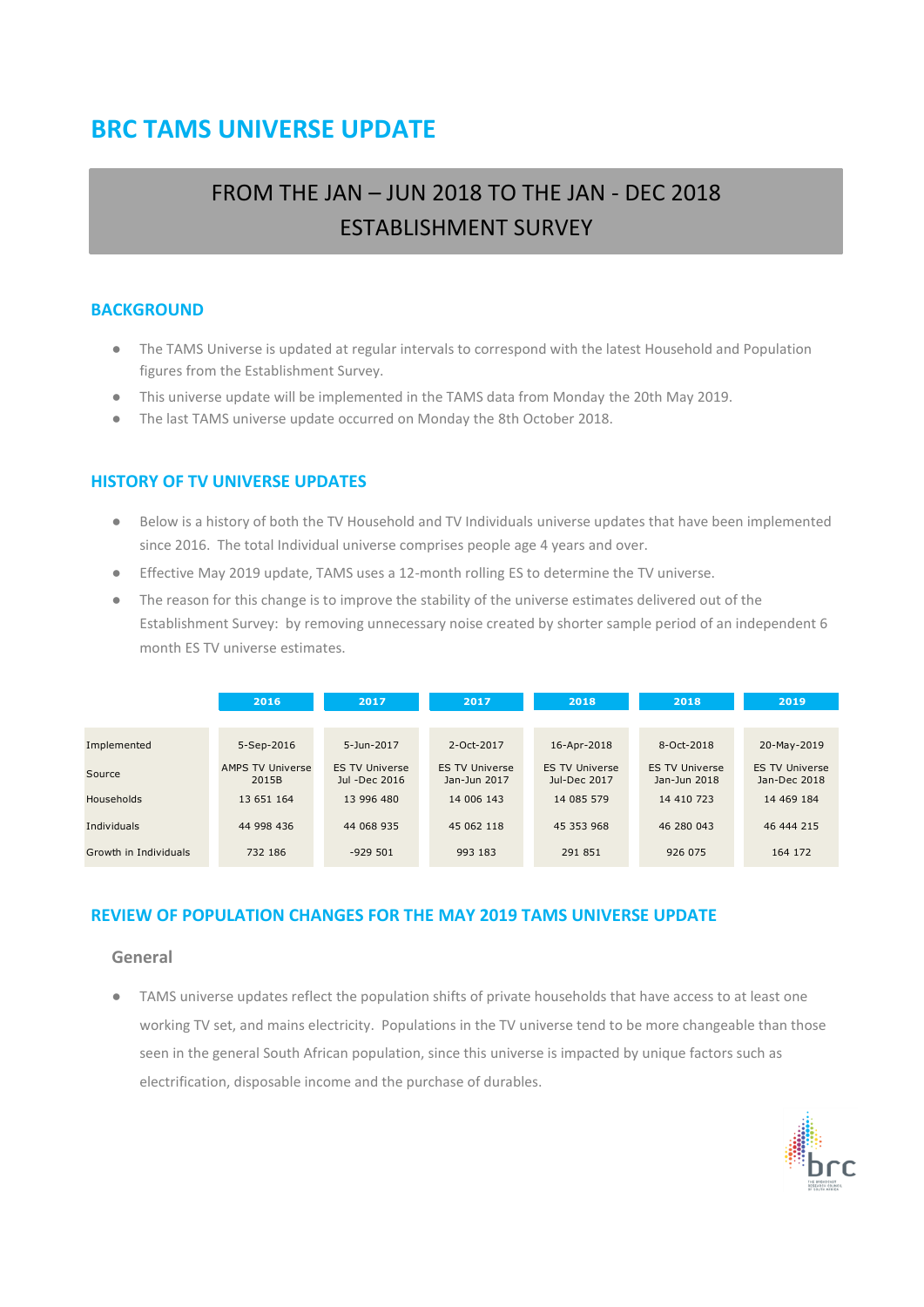### **TV Household and Individual Universes**

● The ES TV household universe has increased by 0.41% (58 461 households), and the individuals' universe showed a similar level of change with a 0.35% increase (164 172 individuals).

|             | <b>ES TV Universe</b><br><b>Jan-Jun 2018</b> | <b>ES TV Universe</b><br><b>Jan-Dec 2018</b> | Difference # | Difference % |
|-------------|----------------------------------------------|----------------------------------------------|--------------|--------------|
| Households  | 14 410 723                                   | 14 469 184                                   | 58 4 61      | 0,41         |
| Individuals | 46 280 043                                   | 46 444 215                                   | 164 172      | 0,35         |

### **TV Individuals**

● The total children universe increased by 0.12% (12 553 children). The total adult universe increased by 0.42% (151 619 adults), with a noticeable growth seen in the adult age group of 65+ of 8.68% (186 654 adults 65+).

|                          | <b>ES TV Universe</b><br><b>Jan-Jun 2018</b> | <b>ES TV Universe</b><br><b>Jan-Dec 2018</b> | Difference # | <b>Difference %</b> |
|--------------------------|----------------------------------------------|----------------------------------------------|--------------|---------------------|
| <b>Total Male</b>        | 22 522 860                                   | 22 673 481                                   | 150 621      | 0,67                |
| <b>Total Female</b>      | 23 757 183                                   | 23 770 734                                   | 13 5 5 1     | 0,06                |
| <b>Total Individuals</b> | 46 280 043                                   | 46 444 215                                   | 164 172      | 0,35                |
| Age 04 - 06              | 3 109 108                                    | 3 124 257                                    | 15 149       | 0,49                |
| Age 07 - 10              | 3 941 585                                    | 3 9 3 4 4 8 6                                | $-7099$      | $-0,18$             |
| Age 11 - 14              | 3 550 602                                    | 3 5 5 5 1 0 5                                | 4 5 0 3      | 0,13                |
| <b>Total Children</b>    | 10 601 295                                   | 10 613 848                                   | 12 5 5 3     | 0,12                |
| Age 15 - 24              | 8 3 5 6 6 7 2                                | 8 442 052                                    | 85 380       | 1,02                |
| Age 25 - 34              | 9 741 304                                    | 9 802 259                                    | 60 955       | 0,63                |
| Age 35 - 49              | 9 2 5 4 2 7 5                                | 9 2 1 5 4 2 6                                | $-38849$     | $-0,42$             |
| Age 50 - 64              | 6 177 058                                    | 6 0 3 4 5 3 7                                | $-142521$    | $-2,31$             |
| Age 65+                  | 2 149 439                                    | 2 3 3 6 0 9 3                                | 186 654      | 8,68                |
| <b>Total Adults</b>      | 35 678 748                                   | 35 830 367                                   | 151 619      | 0,42                |
| <b>Total Individuals</b> | 46 280 043                                   | 46 444 215                                   | 164 172      | 0,35                |

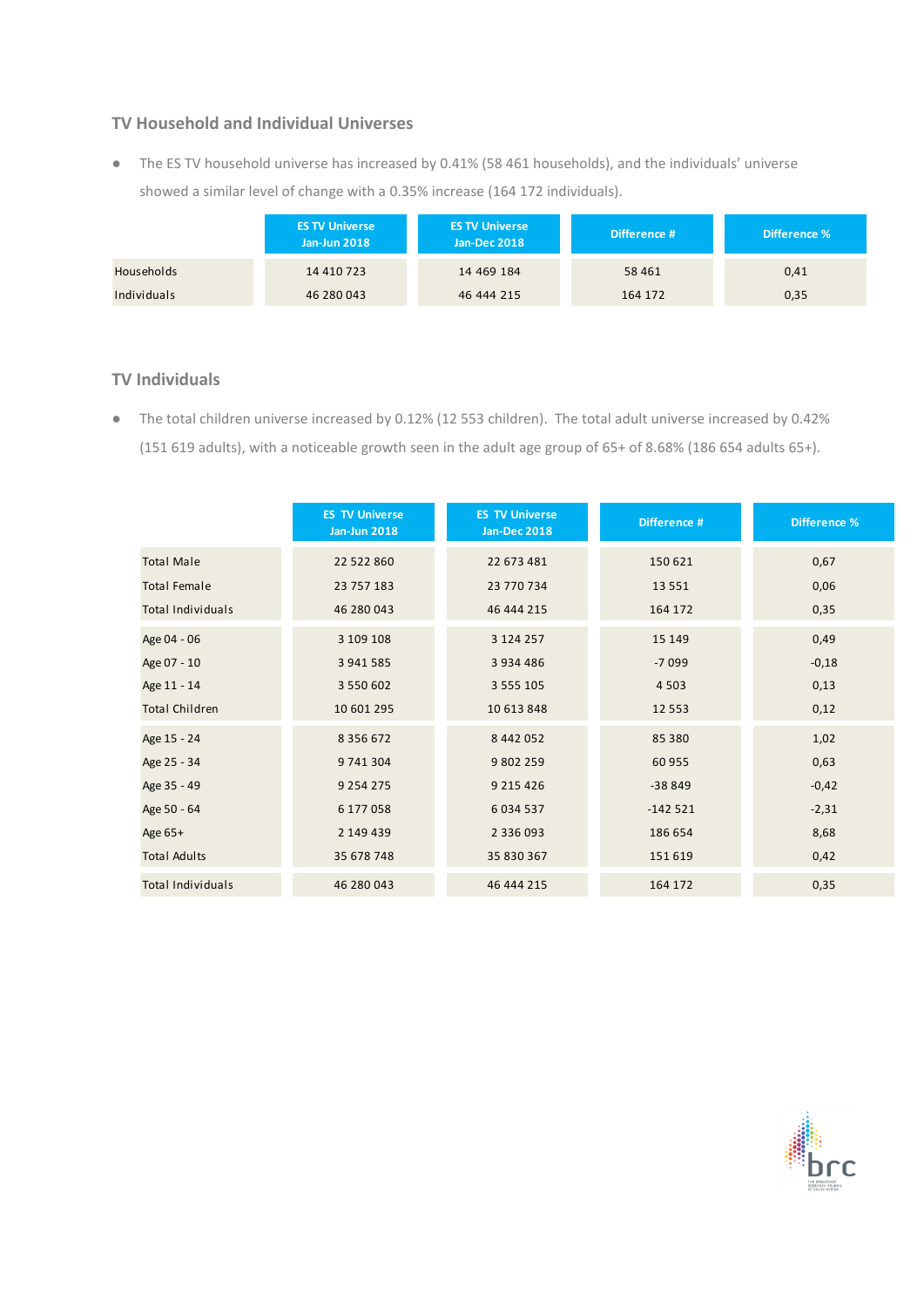● The new ES TV universe shows the highest increase in FS of 5.43% (119 335 individuals) followed by NC of 3.46%% (32 314 individuals). None of the provinces are showing a significant decline.

|                          | <b>ES TV Universe</b><br><b>Jan - Jun 2018</b> | <b>ES TV Universe</b><br><b>Jan-Dec 2018</b> | Difference # | <b>Difference %</b> |
|--------------------------|------------------------------------------------|----------------------------------------------|--------------|---------------------|
| <b>WC</b>                | 5 5 8 5 5 3 1                                  | 5 5 9 4 0 6 4                                | 8533         | 0.15                |
| NC                       | 935 179                                        | 967 493                                      | 32 314       | 3.46                |
| <b>FS</b>                | 2 198 019                                      | 2 3 1 7 3 5 4                                | 119 335      | 5.43                |
| <b>EC</b>                | 5 265 821                                      | 5 280 553                                    | 14 7 32      | 0.28                |
| <b>KZN</b>               | 9 198 069                                      | 9 0 9 8 9 4 4                                | $-99125$     | $-1.08$             |
| <b>MPU</b>               | 3 667 843                                      | 3710356                                      | 42 5 13      | 1.16                |
| <b>LIM</b>               | 4 6 6 6 0 6 1                                  | 4 643 962                                    | $-22099$     | $-0.47$             |
| <b>GAU</b>               | 11 688 510                                     | 11 706 283                                   | 17 7 7 3     | 0.15                |
| <b>NWP</b>               | 3 075 010                                      | 3 125 206                                    | 50 196       | 1.63                |
| <b>Total Individuals</b> | 46 280 043                                     | 46 444 215                                   | 164 172      | 0.35                |

● The ES makes use of 3 area types (metro, urban and rural). There is a small increase in metro areas of 0.46% (84 928 individuals) and in urban areas of 0.66% (85 569 individuals).

|                   | <b>ES TV Universe</b><br><b>Jan-Jun 2018</b> | <b>ES TV Universe</b><br><b>Jan-Dec 2018</b> | Difference # | Difference % |
|-------------------|----------------------------------------------|----------------------------------------------|--------------|--------------|
| Metro             | 18 585 508                                   | 18 670 436                                   | 84 928       | 0.46         |
| Rural             | 14 642 822                                   | 14 636 497                                   | $-6325$      | $-0.04$      |
| Urban             | 13 051 713                                   | 13 137 282                                   | 85 5 69      | 0.66         |
| Total Individuals | 46 280 043                                   | 46 444 215                                   | 164 172      | 0.35         |

● The ES TV universe shows very slight decreases in the white population groups. An increase is seen in the coloured population group of 2.12% (90 861 individuals) and the Indian population group of 1.08% (12 207 individuals).

|                   | <b>ES TV Universe</b><br><b>Jan-Jun 2018</b> | <b>ES TV Universe</b><br><b>Jan-Dec 2018</b> | Difference # | Difference % |
|-------------------|----------------------------------------------|----------------------------------------------|--------------|--------------|
| African Black     | 37 101 375                                   | 37 206 819                                   | 105 444      | 0,28         |
| White             | 3760522                                      | 3716182                                      | $-44340$     | $-1,18$      |
| Indian            | 1 1 3 9 0 2                                  | 1 146 109                                    | 12 207       | 1,08         |
| Coloured          | 4 2 8 4 2 4 4                                | 4 3 7 5 1 0 5                                | 90 861       | 2,12         |
| Total Individuals | 46 280 043                                   | 46 444 215                                   | 164 172      | 0,35         |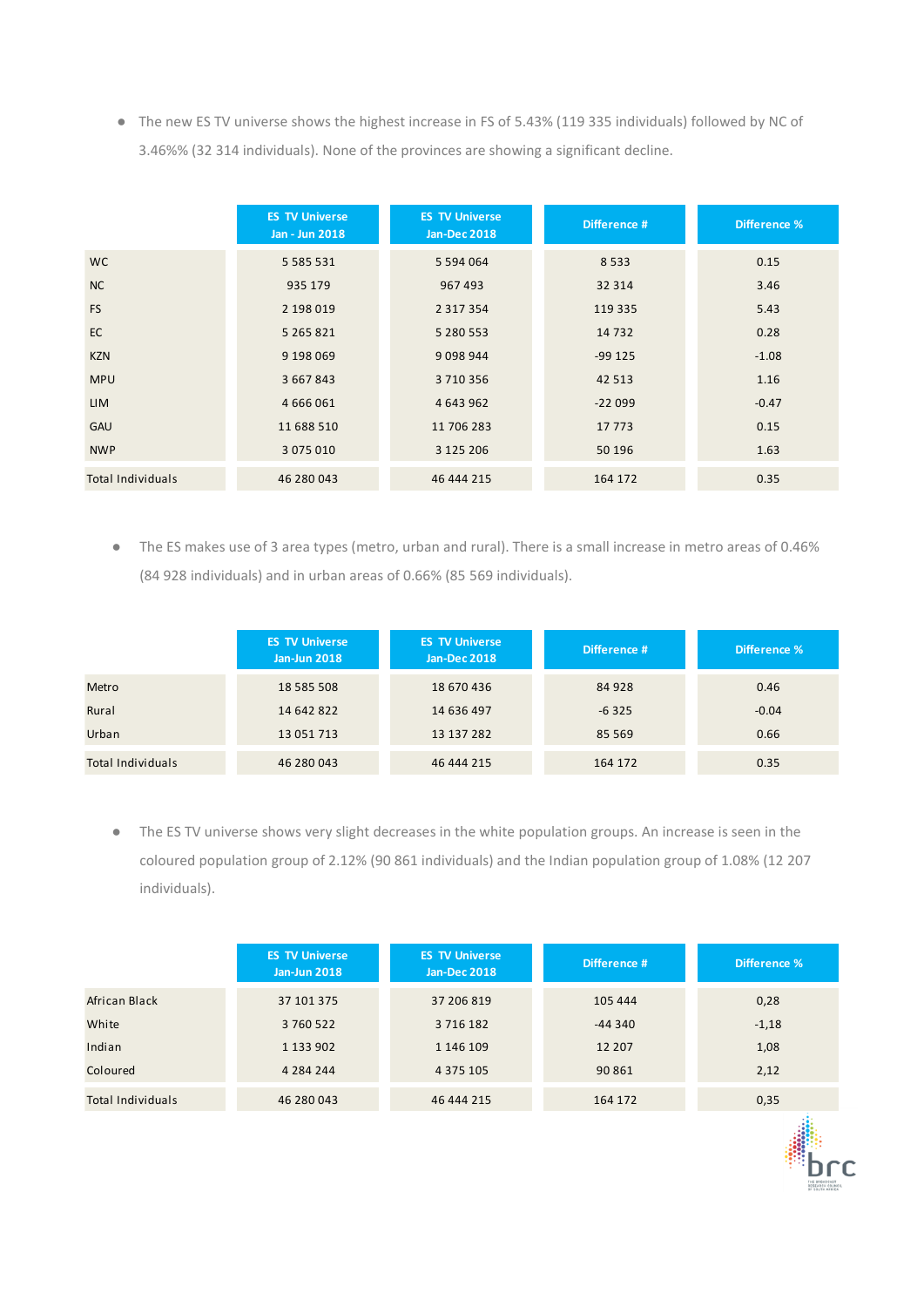- DStv universes are updated using audited DStv subscriber figures, at the mid-point of the ES fieldwork period; that being September 2018 for the May 2019 universe update.
- At this point, with DStv being the only Pay-TV operator at critical mass in South Africa, the DStv subscriber figures are adopted for the Total Pay group.
- As alternative Pay-TV operator's increase in size, their audited subscriber figures will be added to the Total Pay group.
- DStv penetration at a household level continues to grow, at 4.43%, while growth on an individual level is now 4.98%.

|                   | <b>ES TV Universe</b><br><b>Jan-Jun 2018</b> | <b>ES TV Universe</b><br><b>Jan-Dec 2018</b> | Difference # | Difference % |
|-------------------|----------------------------------------------|----------------------------------------------|--------------|--------------|
| Pay TV            | 19 815 914                                   | 20 803 373                                   | 987459       | 4,98         |
| No Pay TV         | 26 464 129                                   | 25 640 842                                   | $-823287$    | $-3,11$      |
| Total Individuals | 46 280 043                                   | 46 444 215                                   | 164 172      | 0,35         |

|                  | <b>ES TV Universe</b><br><b>Jan-Jun 2018</b> | <b>ES TV Universe</b><br><b>Jan-Dec 2018</b> | Difference # | Difference % |
|------------------|----------------------------------------------|----------------------------------------------|--------------|--------------|
| Pay TV           | 6 4 5 4 5 0 1                                | 6 740 265                                    | 285 764      | 4,43         |
| No Pay TV        | 7956222                                      | 7728919                                      | $-227303$    | $-2,86$      |
| Total Households | 14 410 723                                   | 14 469 184                                   | 58 4 61      | 0,41         |

# **TESTING METHODOLOGY AND PERIOD (TAMS DATA)**

### **Testing Methodology**

- The test data includes the new universe update.
- The new universe update is based on the 12-month rolling Establishment Survey January December 2018 and is compared to the current live data which uses the Establishment Survey January – June 2018 universe estimates.
- The test period (off TAMS data) covers the  $18^{th}$  February to  $3^{rd}$  March 2019; which is 2 full weeks, Monday to Sunday.
- Two day-parts (off TAMS data) are examined: Full Day: 02h00 to 26h00 and Prime Time: 17h00 to 22h00.
- Tests include several target markets. (The sample sizes and the universe sizes of these target markets are at the end of the document.)

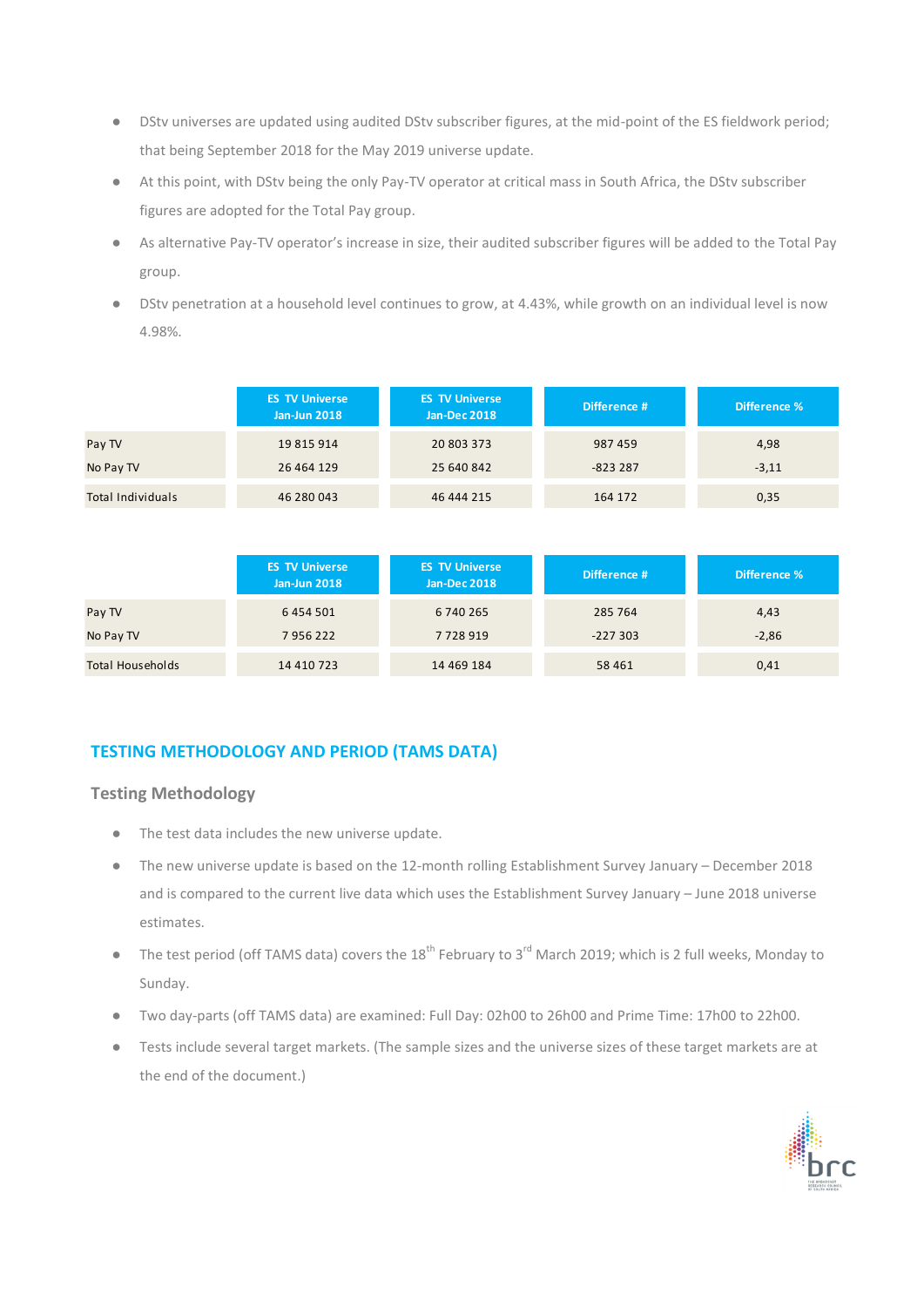### **RIM Weighting Structure and Efficiency (off TAMS data)**

● Weighting efficiency is a statistical measure that shows how closely the panel sample matches the population which it represents. The higher the efficiency, the more representative the sample.

# **Household RIM Weighting Structure and Efficiency**

| <b>RIM Household</b>       | <b>Categories</b> |
|----------------------------|-------------------|
|                            |                   |
| Province                   | 9                 |
| Race                       | $\overline{4}$    |
| Area                       | 3                 |
| Pay TV vs No Pay TV        | $\overline{z}$    |
| Household Size             | 2                 |
|                            |                   |
| Total number of categories | 20                |
|                            |                   |

| Min Factor | <b>LAVG Factor</b> | <b>Max</b><br><b>Factor</b> | <b>Efficiency</b><br>$\overline{\mathsf{o}}_{\mathsf{O}}$ |
|------------|--------------------|-----------------------------|-----------------------------------------------------------|
| 1 1 9 2    | 5 0 8 4            | 12 4 15                     | 71                                                        |

# **Individual Weighting Structure and Efficiency**

| <b>RIM Individuals</b>            | <b>Categories</b> |
|-----------------------------------|-------------------|
|                                   |                   |
| Age groups                        | 8                 |
| Kids/adults x Pay TV vs No Pay TV | 4                 |
| Kids/adults x Gender              | 4                 |
| Kids/adults x Province            | 18                |
| Kids/adults x Race                | 8                 |
| Kids/adults x Area                | 6                 |
|                                   |                   |
| Total number of categories        | 48                |

| Min Factor | <b>AVG Factor</b> | <b>Max</b><br><b>Factor</b> | <b>Efficiency</b><br>0/2 |
|------------|-------------------|-----------------------------|--------------------------|
| 1 2 6 0    | 4 2 3 4           | 12 520                      | 89                       |

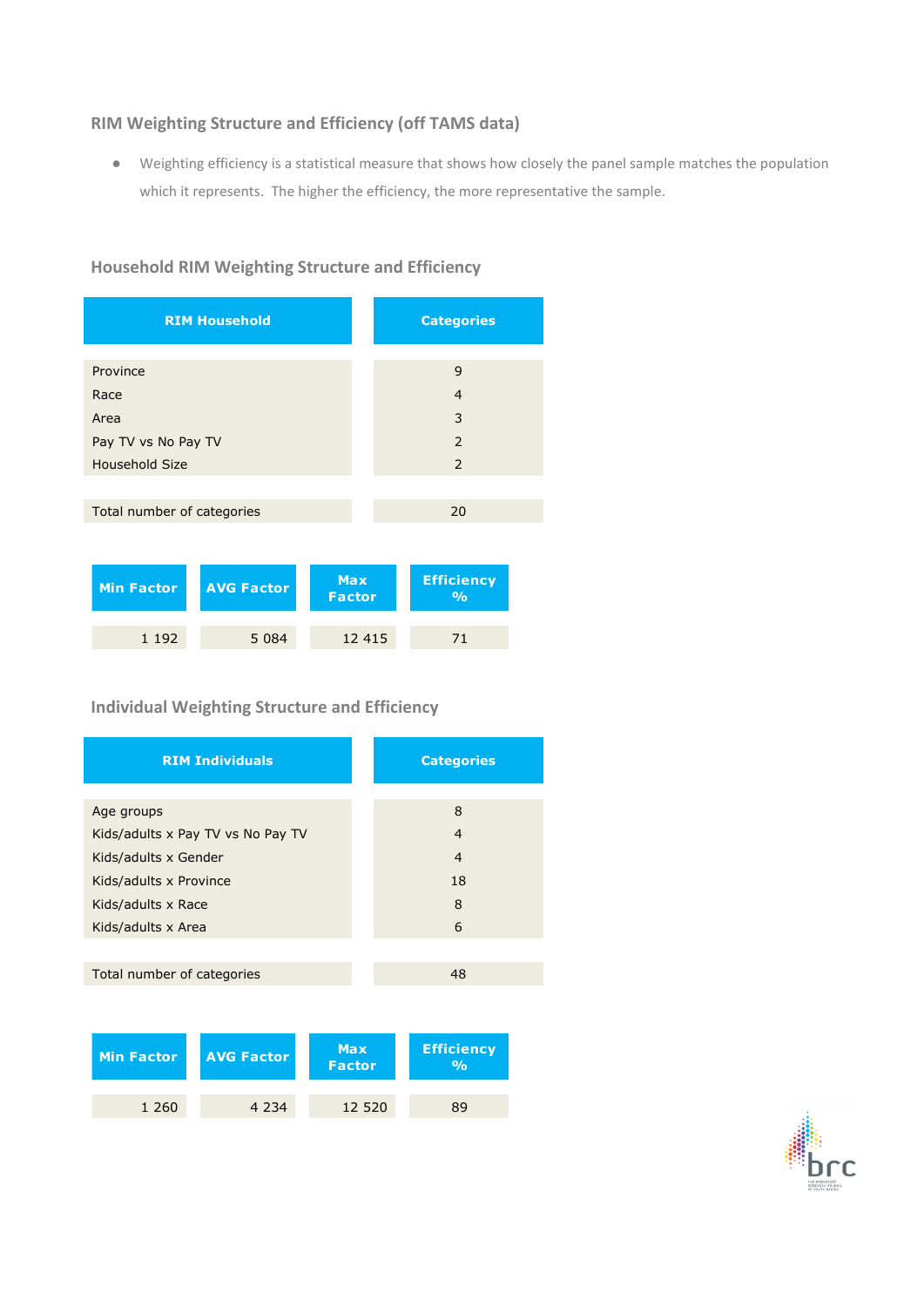# **VIEWING TEST DATA (OFF TAMS DATA)**

## **Total TV**

|                          |                                                                 |                    |                                                                 |                    | TVR%               |                    |                     |                    |
|--------------------------|-----------------------------------------------------------------|--------------------|-----------------------------------------------------------------|--------------------|--------------------|--------------------|---------------------|--------------------|
|                          | <b>ES TV UNIVERSE</b><br><b>JAN-JUN 2018</b><br>(OFF TAMS DATA) |                    | <b>ES TV UNIVERSE</b><br><b>JAN-DEC 2018</b><br>(OFF TAMS DATA) |                    | Difference #       |                    | <b>Difference %</b> |                    |
| Target Day Part          | $02:00 -$<br>25:59                                              | $17:00 -$<br>21:59 | $02:00 -$<br>25:59                                              | $17:00 -$<br>21:59 | $02:00 -$<br>25:59 | $17:00 -$<br>21:59 | $02:00 -$<br>25:59  | $17:00 -$<br>21:59 |
| Total Indv (incl guests) | 14.49                                                           | 28.63              | 14.56                                                           | 28.74              | 0.07               | 0.11               | 0.48                | 0.38               |
| Adults Age 15+           | 15.75                                                           | 30.55              | 15.81                                                           | 30.64              | 0.06               | 0.09               | 0.38                | 0.29               |
| Kids Age 4-14            | 10.24                                                           | 22.18              | 10.33                                                           | 22.32              | 0.09               | 0.14               | 0.88                | 0.63               |
| Adults Age 15-24         | 11.86                                                           | 23.74              | 11.91                                                           | 23.83              | 0.05               | 0.09               | 0.42                | 0.38               |
| Adults Age 25-34         | 15.13                                                           | 28.73              | 15.23                                                           | 28.86              | 0.10               | 0.13               | 0.66                | 0.45               |
| Adults Age 35-49         | 16.55                                                           | 31.40              | 16.58                                                           | 31.45              | 0.03               | 0.05               | 0.18                | 0.16               |
| Adults Age 50-64         | 18.98                                                           | 37.32              | 19.04                                                           | 37.37              | 0.06               | 0.05               | 0.32                | 0.13               |
| Adults Age 65+           | 20.90                                                           | 42.17              | 20.93                                                           | 42.18              | 0.03               | 0.01               | 0.14                | 0.02               |
| Women 15+                | 16.68                                                           | 33.07              | 16.76                                                           | 33.18              | 0.08               | 0.11               | 0.48                | 0.33               |
| Men 15+                  | 14.74                                                           | 27.85              | 14.80                                                           | 27.93              | 0.06               | 0.08               | 0.41                | 0.29               |
| <b>Housewives</b>        | 16.62                                                           | 32.88              | 16.70                                                           | 33.00              | 0.08               | 0.12               | 0.48                | 0.36               |
| Indiv: White             | 14.85                                                           | 31.13              | 15.03                                                           | 31.45              | 0.18               | 0.32               | 1.21                | 1.03               |
| Indiv: Black             | 14.33                                                           | 28.37              | 14.41                                                           | 28.48              | 0.08               | 0.11               | 0.56                | 0.39               |
| Indiv: Indian            | 14.26                                                           | 28.10              | 14.24                                                           | 28.08              | $-0.02$            | $-0.02$            | $-0.14$             | $-0.07$            |
| Indiv: Coloured          | 15.57                                                           | 28.85              | 15.54                                                           | 28.81              | $-0.03$            | $-0.04$            | $-0.19$             | $-0.14$            |

|                          |                                                                 |                    |                                                                 |                    | <b>TVR</b>         |                    |                     |                    |
|--------------------------|-----------------------------------------------------------------|--------------------|-----------------------------------------------------------------|--------------------|--------------------|--------------------|---------------------|--------------------|
|                          | <b>ES TV UNIVERSE</b><br><b>JAN-JUN 2018</b><br>(OFF TAMS DATA) |                    | <b>ES TV UNIVERSE</b><br><b>JAN-DEC 2018</b><br>(OFF TAMS DATA) |                    | Difference #       |                    | <b>Difference %</b> |                    |
| Target Day Part          | $02:00 -$<br>25:59                                              | $17:00 -$<br>21:59 | $02:00 -$<br>25:59                                              | $17:00 -$<br>21:59 | $02:00 -$<br>25:59 | $17:00 -$<br>21:59 | $02:00 -$<br>25:59  | $17:00 -$<br>21:59 |
| Total Indv (incl guests) | 6703890                                                         | 13 251 471         | 6761338                                                         | 13 347 960         | 57 448             | 96 489             | 0.86                | 0.73               |
| Adults Age 15+           | 5 618 368                                                       | 10 900 255         | 5 664 458                                                       | 10 978 978         | 46 090             | 78723              | 0.82                | 0.72               |
| Kids Age 4-14            | 1085522                                                         | 2 3 5 1 2 1 6      | 1096879                                                         | 2 3 6 8 9 8 2      | 11 3 5 7           | 17766              | 1.05                | 0.76               |
| Adults Age 15-24         | 990 750                                                         | 1984095            | 1 005 361                                                       | 2011616            | 14 6 11            | 27521              | 1.47                | 1.39               |
| Adults Age 25-34         | 1 474 195                                                       | 2 798 716          | 1492778                                                         | 2 8 2 8 4 4 5      | 18 5 8 3           | 29729              | 1.26                | 1.06               |
| Adults Age 35-49         | 1531516                                                         | 2 905 870          | 1528221                                                         | 2 898 509          | $-3295$            | $-7361$            | $-0.22$             | $-0.25$            |
| Adults Age 50-64         | 1 172 581                                                       | 2 3 0 5 2 0 5      | 1 149 192                                                       | 2 2 5 5 0 8 4      | $-23339$           | $-50121$           | $-1.99$             | $-2.17$            |
| Adults Age 65+           | 449 327                                                         | 906 369            | 488 906                                                         | 985 325            | 39 579             | 78956              | 8.81                | 8.71               |
| Women 15+                | 3 080 785                                                       | 6 106 609          | 3 098 179                                                       | 6 134 192          | 17 394             | 27583              | 0.56                | 0.45               |
| Men 15+                  | 2 5 3 7 5 8 3                                                   | 4793646            | 2 5 6 6 2 8 0                                                   | 4844786            | 28 697             | 51 140             | 1.13                | 1.07               |
| <b>Housewives</b>        | 2079152                                                         | 4 1 1 4 7 7 1      | 2088895                                                         | 4 128 610          | 9743               | 13839              | 0.47                | 0.34               |
| Indiv: White             | 558 436                                                         | 1 170 711          | 558 359                                                         | 1 168 914          | $-77$              | $-1797$            | $-0.01$             | $-0.15$            |
| Indiv: Black             | 5 3 1 6 5 3 9                                                   | 10 526 053         | 5 3 5 9 7 9 6                                                   | 10 596 667         | 43 257             | 70 614             | 0.81                | 0.67               |
| Indiv: Indian            | 161 684                                                         | 318 584            | 163 175                                                         | 321849             | 1491               | 3 2 6 5            | 0.92                | 1.02               |
| Indiv: Coloured          | 667 231                                                         | 1 2 3 6 1 2 3      | 680 008                                                         | 1 260 530          | 12777              | 24 407             | 1.91                | 1.97               |

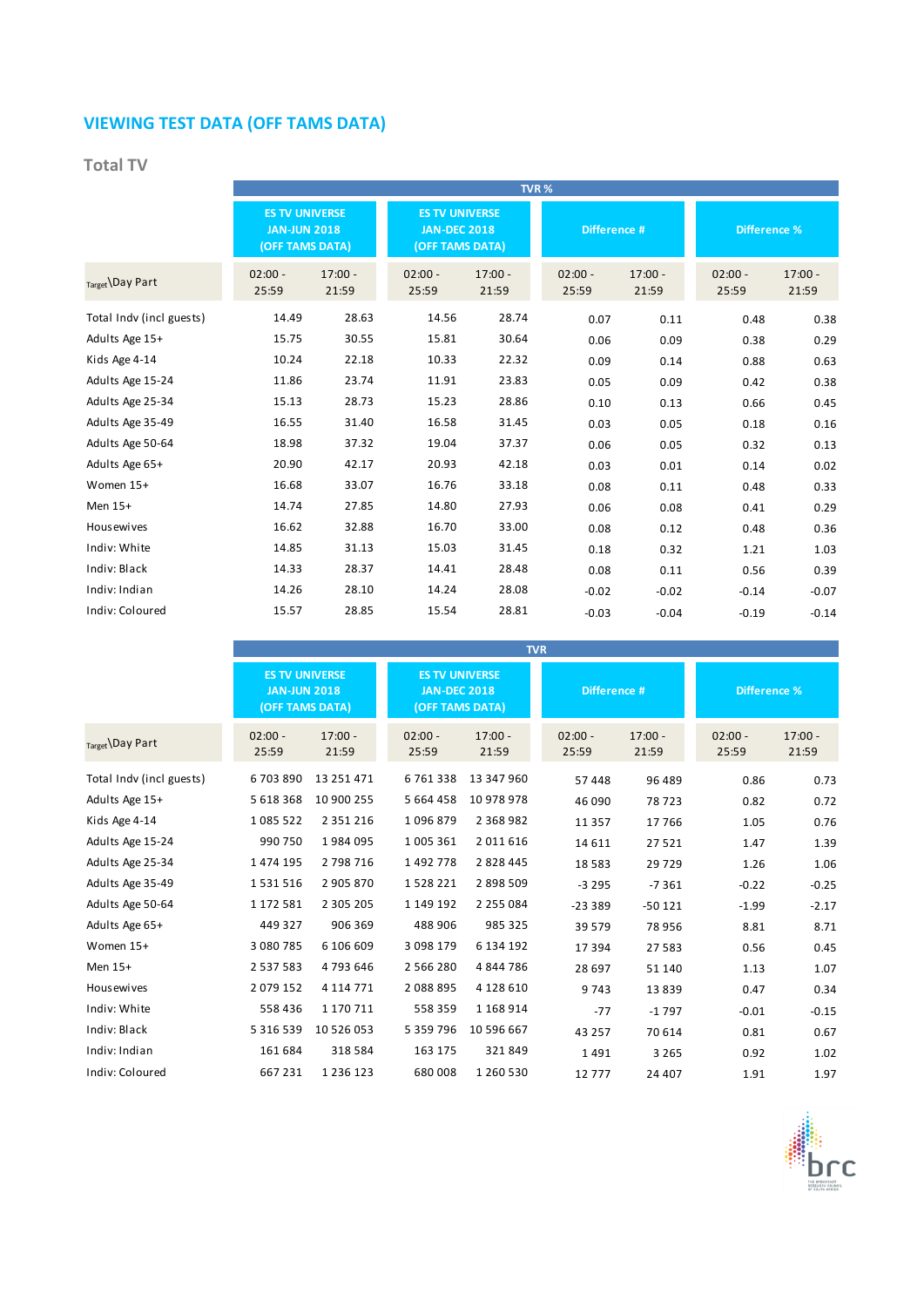### **SABC 1**

|                          |                                                                 |                    |                                                                 |                    | TVR%               |                    |                     |                    |
|--------------------------|-----------------------------------------------------------------|--------------------|-----------------------------------------------------------------|--------------------|--------------------|--------------------|---------------------|--------------------|
|                          | <b>ES TV UNIVERSE</b><br><b>JAN-JUN 2018</b><br>(OFF TAMS DATA) |                    | <b>ES TV UNIVERSE</b><br><b>JAN-DEC 2018</b><br>(OFF TAMS DATA) |                    | Difference #       |                    | <b>Difference %</b> |                    |
| Target Day Part          | $02:00 -$<br>25:59                                              | $17:00 -$<br>21:59 | $02:00 -$<br>25:59                                              | $17:00 -$<br>21:59 | $02:00 -$<br>25:59 | $17:00 -$<br>21:59 | $02:00 -$<br>25:59  | $17:00 -$<br>21:59 |
| Total Indv (incl guests) | 3.09                                                            | 8.36               | 3.05                                                            | 8.28               | $-0.04$            | $-0.08$            | $-1.29$             | $-0.96$            |
| Adults Age 15+           | 3.32                                                            | 8.82               | 3.28                                                            | 8.73               | $-0.04$            | $-0.09$            | $-1.20$             | $-1.02$            |
| Kids Age 4-14            | 2.30                                                            | 6.80               | 2.27                                                            | 6.74               | $-0.03$            | $-0.06$            | $-1.30$             | $-0.88$            |
| Adults Age 15-24         | 2.66                                                            | 7.37               | 2.63                                                            | 7.31               | $-0.03$            | $-0.06$            | $-1.13$             | $-0.81$            |
| Adults Age 25-34         | 3.32                                                            | 8.88               | 3.29                                                            | 8.81               | $-0.03$            | $-0.07$            | $-0.90$             | $-0.79$            |
| Adults Age 35-49         | 3.53                                                            | 9.02               | 3.48                                                            | 8.92               | $-0.05$            | $-0.10$            | $-1.42$             | $-1.11$            |
| Adults Age 50-64         | 3.78                                                            | 10.04              | 3.73                                                            | 9.94               | $-0.05$            | $-0.10$            | $-1.32$             | $-1.00$            |
| Adults Age 65+           | 3.71                                                            | 9.77               | 3.65                                                            | 9.65               | $-0.06$            | $-0.12$            | $-1.62$             | $-1.23$            |
| Women 15+                | 3.57                                                            | 9.75               | 3.53                                                            | 9.67               | $-0.04$            | $-0.08$            | $-1.12$             | $-0.82$            |
| Men 15+                  | 3.06                                                            | 7.81               | 3.02                                                            | 7.74               | $-0.04$            | $-0.07$            | $-1.31$             | $-0.90$            |
| Housewives               | 3.50                                                            | 9.41               | 3.45                                                            | 9.31               | $-0.05$            | $-0.10$            | $-1.43$             | $-1.06$            |
| Indiv: White             | 0.08                                                            | 0.19               | 0.08                                                            | 0.19               | 0.00               | 0.00               | 0.00                | 0.00               |
| Indiv: Black             | 3.74                                                            | 10.16              | 3.70                                                            | 10.07              | $-0.04$            | $-0.09$            | $-1.07$             | $-0.89$            |
| Indiv: Indian            | 0.32                                                            | 0.55               | 0.32                                                            | 0.54               | 0.00               | $-0.01$            | 0.00                | $-1.82$            |
| Indiv: Coloured          | 0.79                                                            | 1.97               | 0.77                                                            | 1.93               | $-0.02$            | $-0.04$            | $-2.53$             | $-2.03$            |

|                          |                                                                 | <b>TVR</b>         |                                                                 |                    |                    |                    |                     |                    |  |  |
|--------------------------|-----------------------------------------------------------------|--------------------|-----------------------------------------------------------------|--------------------|--------------------|--------------------|---------------------|--------------------|--|--|
|                          | <b>ES TV UNIVERSE</b><br><b>JAN-JUN 2018</b><br>(OFF TAMS DATA) |                    | <b>ES TV UNIVERSE</b><br><b>JAN-DEC 2018</b><br>(OFF TAMS DATA) |                    | Difference #       |                    | <b>Difference %</b> |                    |  |  |
| Target Day Part          | $02:00 -$<br>25:59                                              | $17:00 -$<br>21:59 | $02:00 -$<br>25:59                                              | $17:00 -$<br>21:59 | $02:00 -$<br>25:59 | $17:00 -$<br>21:59 | $02:00 -$<br>25:59  | $17:00 -$<br>21:59 |  |  |
| Total Indv (incl guests) | 1 429 507                                                       | 3 866 882          | 1416902                                                         | 3 843 684          | $-12605$           | $-23198$           | $-0.88$             | $-0.60$            |  |  |
| Adults Age 15+           | 1 186 081                                                       | 3 145 501          | 1 176 432                                                       | 3 128 678          | $-9649$            | $-16823$           | $-0.81$             | $-0.53$            |  |  |
| Kids Age 4-14            | 243 425                                                         | 721 381            | 240 471                                                         | 715 006            | $-2954$            | $-6375$            | $-1.21$             | $-0.88$            |  |  |
| Adults Age 15-24         | 222 269                                                         | 615 475            | 222 231                                                         | 617 184            | $-38$              | 1709               | $-0.02$             | 0.28               |  |  |
| Adults Age 25-34         | 323 669                                                         | 865 176            | 322 531                                                         | 863 810            | $-1138$            | $-1366$            | $-0.35$             | $-0.16$            |  |  |
| Adults Age 35-49         | 326 814                                                         | 834 930            | 321033                                                          | 822 410            | $-5781$            | $-12520$           | $-1.77$             | $-1.50$            |  |  |
| Adults Age 50-64         | 233 633                                                         | 619 956            | 225 316                                                         | 599 796            | $-8317$            | $-20160$           | $-3.56$             | $-3.25$            |  |  |
| Adults Age 65+           | 79 697                                                          | 209 965            | 85 321                                                          | 225 479            | 5624               | 15 5 14            | 7.06                | 7.39               |  |  |
| Women 15+                | 659732                                                          | 1800551            | 652 794                                                         | 1786781            | $-6938$            | $-13770$           | $-1.05$             | $-0.76$            |  |  |
| Men 15+                  | 526 350                                                         | 1 344 950          | 523 637                                                         | 1 341 897          | $-2713$            | $-3053$            | $-0.52$             | $-0.23$            |  |  |
| <b>Housewives</b>        | 438 059                                                         | 1 177 198          | 431953                                                          | 1 1 6 4 5 5 9      | $-6106$            | $-12639$           | $-1.39$             | $-1.07$            |  |  |
| Indiv: White             | 3 1 4 9                                                         | 7 2 5 7            | 3 0 4 2                                                         | 6975               | $-107$             | $-282$             | $-3.40$             | $-3.89$            |  |  |
| Indiv: Black             | 1 388 933                                                       | 3769140            | 1 376 342                                                       | 3746073            | $-12591$           | $-23067$           | $-0.91$             | $-0.61$            |  |  |
| Indiv: Indian            | 3634                                                            | 6 1 9 4            | 3624                                                            | 6 1 6 6            | -10                | $-28$              | $-0.28$             | $-0.45$            |  |  |
| Indiv: Coloured          | 33 790                                                          | 84 290             | 33895                                                           | 84 4 69            | 105                | 179                | 0.31                | 0.21               |  |  |

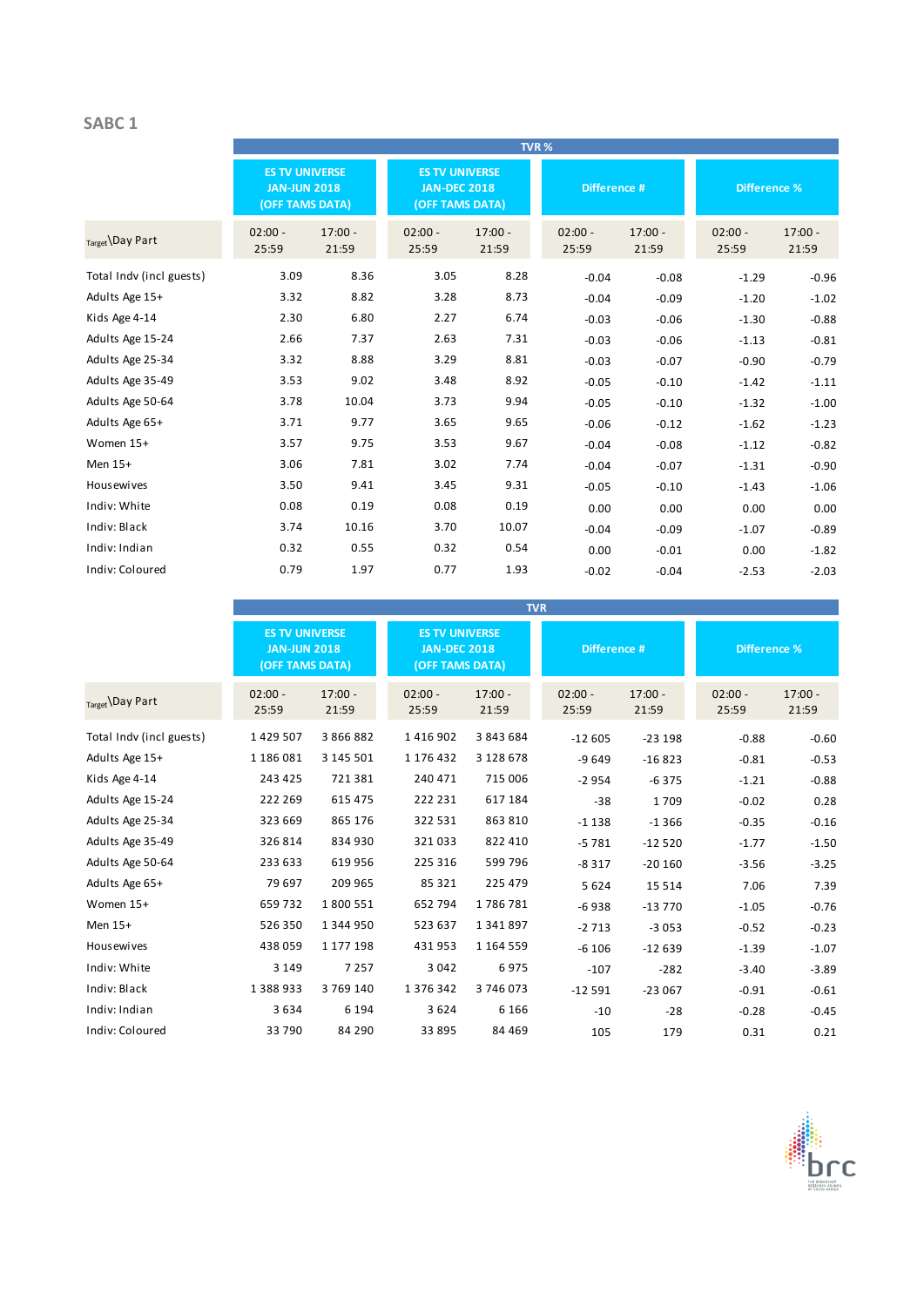### **SABC 2**

|                          |                                                                 |                    |                                                                 |                    | TVR%               |                    |                     |                    |
|--------------------------|-----------------------------------------------------------------|--------------------|-----------------------------------------------------------------|--------------------|--------------------|--------------------|---------------------|--------------------|
|                          | <b>ES TV UNIVERSE</b><br><b>JAN-JUN 2018</b><br>(OFF TAMS DATA) |                    | <b>ES TV UNIVERSE</b><br><b>JAN-DEC 2018</b><br>(OFF TAMS DATA) |                    | Difference #       |                    | <b>Difference %</b> |                    |
| $_{Target}$ Day Part     | $02:00 -$<br>25:59                                              | $17:00 -$<br>21:59 | $02:00 -$<br>25:59                                              | $17:00 -$<br>21:59 | $02:00 -$<br>25:59 | $17:00 -$<br>21:59 | $02:00 -$<br>25:59  | $17:00 -$<br>21:59 |
| Total Indv (incl guests) | 1.29                                                            | 2.90               | 1.27                                                            | 2.88               | $-0.02$            | $-0.02$            | $-1.55$             | $-0.69$            |
| Adults Age 15+           | 1.43                                                            | 3.13               | 1.41                                                            | 3.11               | $-0.02$            | $-0.02$            | $-1.40$             | $-0.64$            |
| Kids Age 4-14            | 0.81                                                            | 2.13               | 0.80                                                            | 2.10               | $-0.01$            | $-0.03$            | $-1.23$             | $-1.41$            |
| Adults Age 15-24         | 0.89                                                            | 2.13               | 0.88                                                            | 2.11               | $-0.01$            | $-0.02$            | $-1.12$             | $-0.94$            |
| Adults Age 25-34         | 1.19                                                            | 2.70               | 1.18                                                            | 2.68               | $-0.01$            | $-0.02$            | $-0.84$             | $-0.74$            |
| Adults Age 35-49         | 1.52                                                            | 3.00               | 1.49                                                            | 2.96               | $-0.03$            | $-0.04$            | $-1.97$             | $-1.33$            |
| Adults Age 50-64         | 2.05                                                            | 4.36               | 2.02                                                            | 4.29               | $-0.03$            | $-0.07$            | $-1.46$             | $-1.61$            |
| Adults Age 65+           | 2.53                                                            | 6.04               | 2.50                                                            | 5.97               | $-0.03$            | $-0.07$            | $-1.19$             | $-1.16$            |
| Women 15+                | 1.55                                                            | 3.47               | 1.53                                                            | 3.44               | $-0.02$            | $-0.03$            | $-1.29$             | $-0.86$            |
| Men 15+                  | 1.31                                                            | 2.77               | 1.29                                                            | 2.75               | $-0.02$            | $-0.02$            | $-1.53$             | $-0.72$            |
| <b>Housewives</b>        | 1.61                                                            | 3.55               | 1.59                                                            | 3.52               | $-0.02$            | $-0.03$            | $-1.24$             | $-0.85$            |
| Indiv: White             | 1.15                                                            | 4.03               | 1.13                                                            | 3.96               | $-0.02$            | $-0.07$            | $-1.74$             | $-1.74$            |
| Indiv: Black             | 1.21                                                            | 2.52               | 1.19                                                            | 2.49               | $-0.02$            | $-0.03$            | $-1.65$             | $-1.19$            |
| Indiv: Indian            | 0.48                                                            | 0.79               | 0.47                                                            | 0.79               | $-0.01$            | 0.00               | $-2.08$             | 0.00               |
| Indiv: Coloured          | 2.35                                                            | 5.85               | 2.30                                                            | 5.76               | $-0.05$            | $-0.09$            | $-2.13$             | $-1.54$            |

|                          |                                                                 | <b>TVR</b>         |                                                                 |                    |                    |                    |                     |                    |  |  |
|--------------------------|-----------------------------------------------------------------|--------------------|-----------------------------------------------------------------|--------------------|--------------------|--------------------|---------------------|--------------------|--|--|
|                          | <b>ES TV UNIVERSE</b><br><b>JAN-JUN 2018</b><br>(OFF TAMS DATA) |                    | <b>ES TV UNIVERSE</b><br><b>JAN-DEC 2018</b><br>(OFF TAMS DATA) |                    | Difference #       |                    | <b>Difference %</b> |                    |  |  |
| Target Day Part          | $02:00 -$<br>25:59                                              | $17:00 -$<br>21:59 | $02:00 -$<br>25:59                                              | $17:00 -$<br>21:59 | $02:00 -$<br>25:59 | $17:00 -$<br>21:59 | $02:00 -$<br>25:59  | $17:00 -$<br>21:59 |  |  |
| Total Indy (incl guests) | 597 125                                                         | 1 344 206          | 591 244                                                         | 1 3 3 5 2 9 6      | $-5881$            | $-8910$            | $-0.98$             | $-0.66$            |  |  |
| Adults Age 15+           | 511 132                                                         | 1 1 1 8 4 2 8      | 506 675                                                         | 1 112 636          | $-4457$            | $-5792$            | $-0.87$             | $-0.52$            |  |  |
| Kids Age 4-14            | 85 993                                                          | 225 778            | 84 5 69                                                         | 222 660            | $-1424$            | $-3118$            | $-1.66$             | $-1.38$            |  |  |
| Adults Age 15-24         | 74 086                                                          | 178 342            | 73 947                                                          | 178 512            | $-139$             | 170                | $-0.19$             | 0.10               |  |  |
| Adults Age 25-34         | 115 792                                                         | 262 974            | 115 252                                                         | 262 275            | $-540$             | $-699$             | $-0.47$             | $-0.27$            |  |  |
| Adults Age 35-49         | 140 206                                                         | 277872             | 137438                                                          | 273 225            | $-2768$            | $-4647$            | $-1.97$             | $-1.67$            |  |  |
| Adults Age 50-64         | 126 571                                                         | 269 353            | 121 651                                                         | 259 182            | $-4920$            | $-10171$           | $-3.89$             | $-3.78$            |  |  |
| Adults Age 65+           | 54 476                                                          | 129 887            | 58 387                                                          | 139 442            | 3911               | 9555               | 7.18                | 7.36               |  |  |
| Women 15+                | 286 319                                                         | 640 866            | 283 034                                                         | 635 818            | $-3285$            | $-5048$            | $-1.15$             | $-0.79$            |  |  |
| Men 15+                  | 224 814                                                         | 477 563            | 223 641                                                         | 476 818            | $-1173$            | $-745$             | $-0.52$             | $-0.16$            |  |  |
| Housewives               | 201 535                                                         | 444 160            | 198 831                                                         | 440 164            | $-2704$            | $-3996$            | $-1.34$             | $-0.90$            |  |  |
| Indiv: White             | 43 391                                                          | 151 659            | 41987                                                           | 147 030            | $-1404$            | $-4629$            | $-3.24$             | $-3.05$            |  |  |
| Indiv: Black             | 447823                                                          | 933 109            | 443 181                                                         | 927 420            | $-4642$            | $-5689$            | $-1.04$             | $-0.61$            |  |  |
| Indiv: Indian            | 5 4 2 0                                                         | 8965               | 5416                                                            | 9035               | $-4$               | 70                 | $-0.07$             | 0.78               |  |  |
| Indiv: Coloured          | 100 491                                                         | 250 473            | 100 660                                                         | 251810             | 169                | 1337               | 0.17                | 0.53               |  |  |

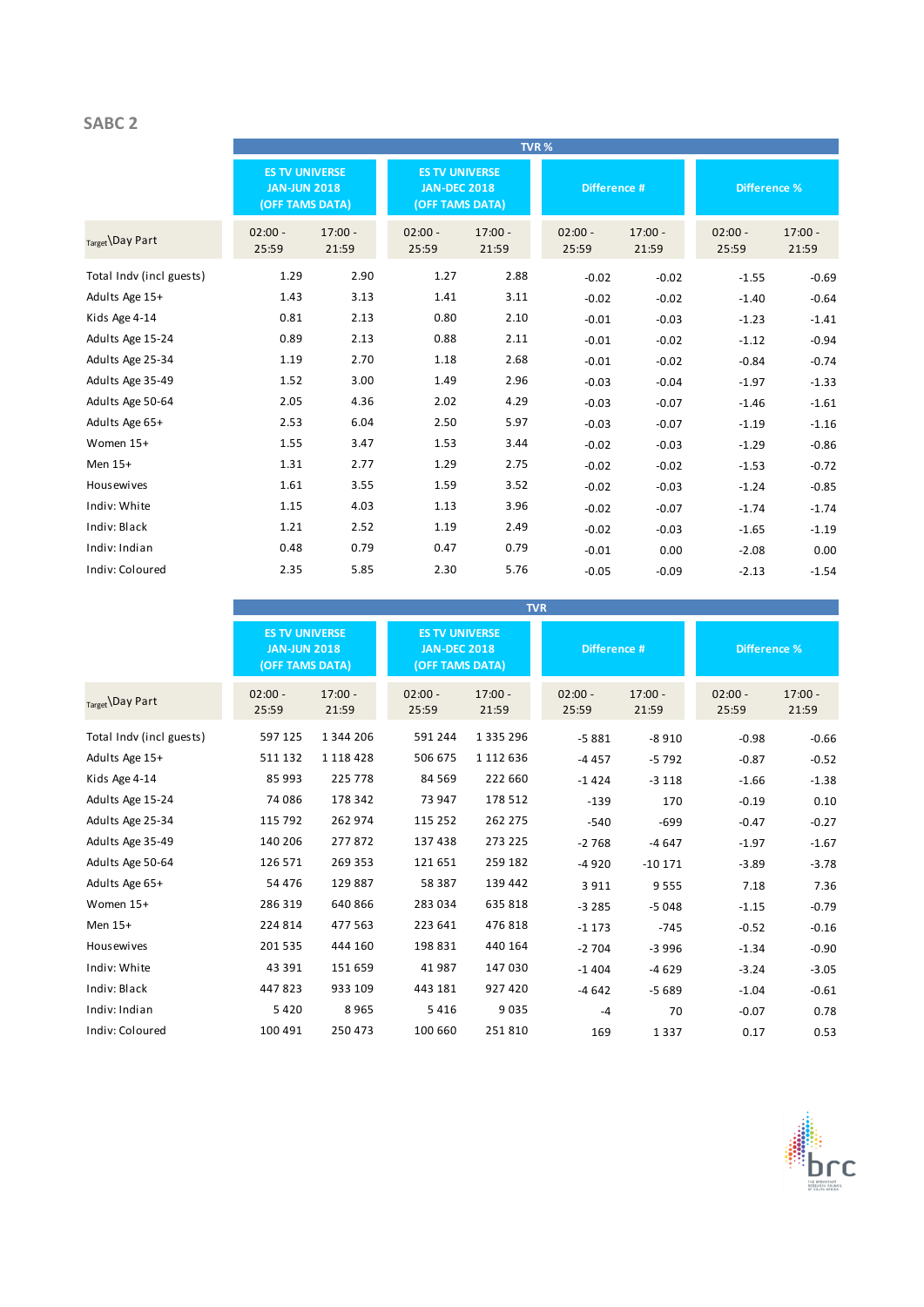### **SABC 3**

|                          |                                                                 |                    |                                                                 |                    | TVR%               |                    |                     |                    |
|--------------------------|-----------------------------------------------------------------|--------------------|-----------------------------------------------------------------|--------------------|--------------------|--------------------|---------------------|--------------------|
|                          | <b>ES TV UNIVERSE</b><br><b>JAN-JUN 2018</b><br>(OFF TAMS DATA) |                    | <b>ES TV UNIVERSE</b><br><b>JAN-DEC 2018</b><br>(OFF TAMS DATA) |                    | Difference #       |                    | <b>Difference %</b> |                    |
| Target \Day Part         | $02:00 -$<br>25:59                                              | $17:00 -$<br>21:59 | $02:00 -$<br>25:59                                              | $17:00 -$<br>21:59 | $02:00 -$<br>25:59 | $17:00 -$<br>21:59 | $02:00 -$<br>25:59  | $17:00 -$<br>21:59 |
| Total Indy (incl guests) | 0.61                                                            | 0.77               | 0.60                                                            | 0.76               | $-0.01$            | $-0.01$            | $-1.64$             | $-1.30$            |
| Adults Age 15+           | 0.69                                                            | 0.87               | 0.68                                                            | 0.85               | $-0.01$            | $-0.02$            | $-1.45$             | $-2.30$            |
| Kids Age 4-14            | 0.32                                                            | 0.43               | 0.32                                                            | 0.42               | 0.00               | $-0.01$            | 0.00                | $-2.33$            |
| Adults Age 15-24         | 0.43                                                            | 0.51               | 0.42                                                            | 0.50               | $-0.01$            | $-0.01$            | $-2.33$             | $-1.96$            |
| Adults Age 25-34         | 0.60                                                            | 0.73               | 0.59                                                            | 0.71               | $-0.01$            | $-0.02$            | $-1.67$             | $-2.74$            |
| Adults Age 35-49         | 0.73                                                            | 0.96               | 0.72                                                            | 0.94               | $-0.01$            | $-0.02$            | $-1.37$             | $-2.08$            |
| Adults Age 50-64         | 0.89                                                            | 1.15               | 0.88                                                            | 1.12               | $-0.01$            | $-0.03$            | $-1.12$             | $-2.61$            |
| Adults Age 65+           | 1.39                                                            | 1.74               | 1.36                                                            | 1.70               | $-0.03$            | $-0.04$            | $-2.16$             | $-2.30$            |
| Women 15+                | 0.70                                                            | 0.87               | 0.69                                                            | 0.85               | $-0.01$            | $-0.02$            | $-1.43$             | $-2.30$            |
| Men 15+                  | 0.69                                                            | 0.87               | 0.68                                                            | 0.85               | $-0.01$            | $-0.02$            | $-1.45$             | $-2.30$            |
| Housewives               | 0.70                                                            | 0.92               | 0.69                                                            | 0.90               | $-0.01$            | $-0.02$            | $-1.43$             | $-2.17$            |
| Indiv: White             | 0.92                                                            | 1.30               | 0.90                                                            | 1.26               | $-0.02$            | $-0.04$            | $-2.17$             | $-3.08$            |
| Indiv: Black             | 0.47                                                            | 0.58               | 0.46                                                            | 0.57               | $-0.01$            | $-0.01$            | $-2.13$             | $-1.72$            |
| Indiv: Indian            | 1.11                                                            | 1.32               | 1.09                                                            | 1.31               | $-0.02$            | $-0.01$            | $-1.80$             | $-0.76$            |
| Indiv: Coloured          | 1.43                                                            | 1.76               | 1.40                                                            | 1.72               | $-0.03$            | $-0.04$            | $-2.10$             | $-2.27$            |

|                          |                                                                        |                    |                                                                 |                    | <b>TVR</b>         |                    |                     |                    |
|--------------------------|------------------------------------------------------------------------|--------------------|-----------------------------------------------------------------|--------------------|--------------------|--------------------|---------------------|--------------------|
|                          | <b>ES TV UNIVERSE</b><br><b>JAN-JUN 2018</b><br><b>(OFF TAMS DATA)</b> |                    | <b>ES TV UNIVERSE</b><br><b>JAN-DEC 2018</b><br>(OFF TAMS DATA) |                    | Difference #       |                    | <b>Difference %</b> |                    |
| Target \Day Part         | $02:00 -$<br>25:59                                                     | $17:00 -$<br>21:59 | $02:00 -$<br>25:59                                              | $17:00 -$<br>21:59 | $02:00 -$<br>25:59 | $17:00 -$<br>21:59 | $02:00 -$<br>25:59  | $17:00 -$<br>21:59 |
| Total Indv (incl guests) | 282 045                                                                | 355 605            | 278 568                                                         | 350 955            | $-3477$            | $-4650$            | $-1.23$             | $-1.31$            |
| Adults Age 15+           | 247878                                                                 | 309 985            | 245 073                                                         | 306 181            | $-2805$            | $-3804$            | $-1.13$             | $-1.23$            |
| Kids Age 4-14            | 34 167                                                                 | 45 619             | 33 4 95                                                         | 44 774             | $-672$             | $-845$             | $-1.97$             | $-1.85$            |
| Adults Age 15-24         | 36 025                                                                 | 42 270             | 35788                                                           | 41 962             | $-237$             | $-308$             | $-0.66$             | $-0.73$            |
| Adults Age 25-34         | 58 933                                                                 | 70841              | 58 292                                                          | 70 047             | $-641$             | $-794$             | $-1.09$             | $-1.12$            |
| Adults Age 35-49         | 67 746                                                                 | 88 577             | 66 2 2 7                                                        | 86 845             | $-1519$            | $-1732$            | $-2.24$             | $-1.96$            |
| Adults Age 50-64         | 55 253                                                                 | 70 932             | 52919                                                           | 67 621             | $-2334$            | $-3311$            | $-4.22$             | $-4.67$            |
| Adults Age 65+           | 29 9 21                                                                | 37 365             | 31846                                                           | 39 706             | 1925               | 2 3 4 1            | 6.43                | 6.27               |
| Women 15+                | 129 304                                                                | 160 596            | 127 393                                                         | 158 038            | $-1911$            | $-2558$            | $-1.48$             | $-1.59$            |
| Men 15+                  | 118 575                                                                | 149 389            | 117 680                                                         | 148 142            | $-895$             | $-1247$            | $-0.75$             | $-0.83$            |
| <b>Housewives</b>        | 87919                                                                  | 114 526            | 86511                                                           | 112 527            | $-1408$            | $-1999$            | $-1.60$             | $-1.75$            |
| Indiv: White             | 34 5 53                                                                | 48739              | 33 4 8 7                                                        | 46 895             | $-1066$            | $-1844$            | $-3.09$             | $-3.78$            |
| Indiv: Black             | 173 833                                                                | 216 446            | 171 523                                                         | 213 735            | $-2310$            | $-2711$            | $-1.33$             | $-1.25$            |
| Indiv: Indian            | 12 5 3 7                                                               | 14 943             | 12 4 8 0                                                        | 15 0 25            | $-57$              | 82                 | $-0.45$             | 0.55               |
| Indiv: Coloured          | 61 122                                                                 | 75 477             | 61078                                                           | 75 300             | $-44$              | $-177$             | $-0.07$             | $-0.23$            |

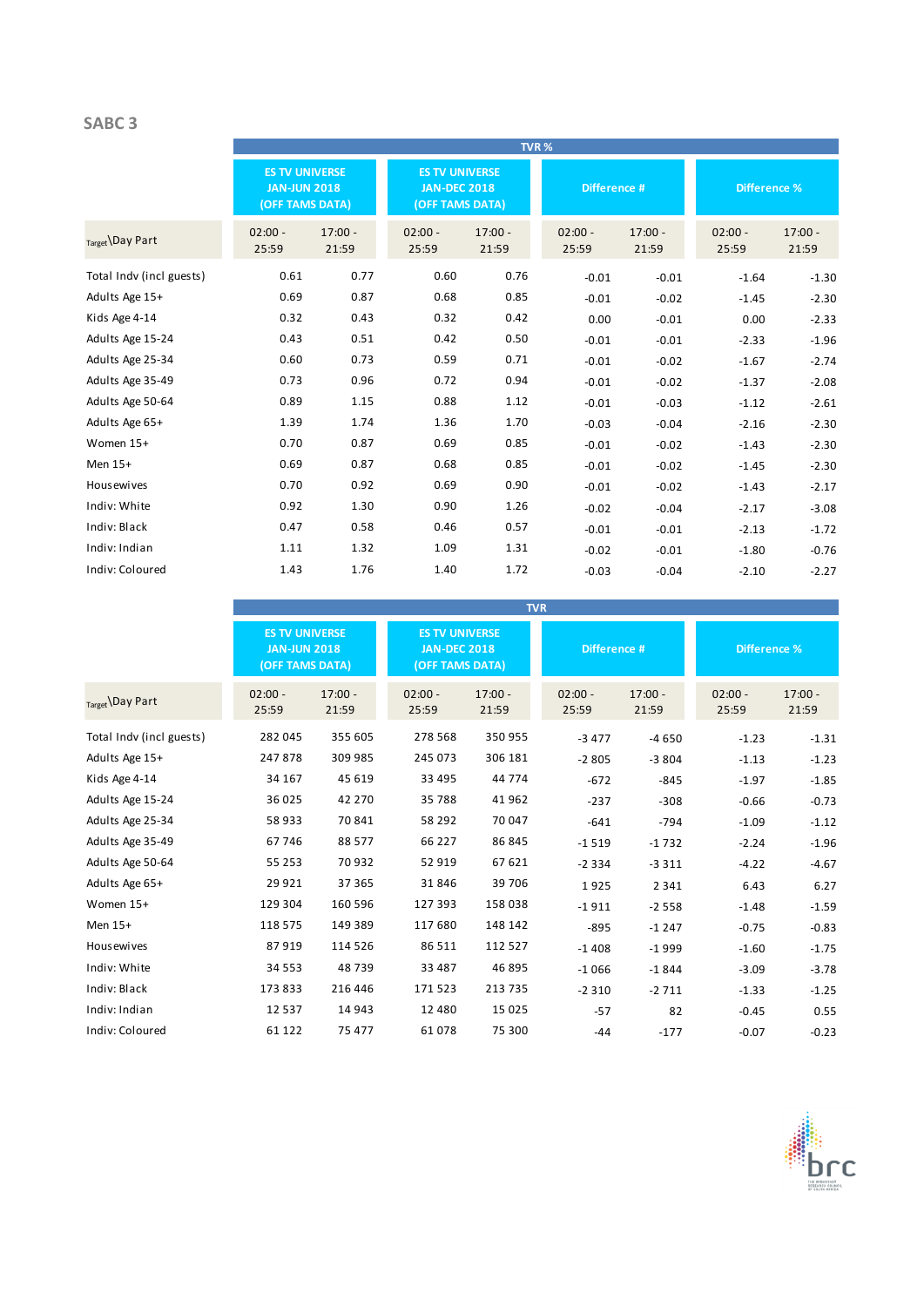## **eTV**

|                          |                                                                 |                    |                                                                 |                    | TVR%               |                    |                     |                    |
|--------------------------|-----------------------------------------------------------------|--------------------|-----------------------------------------------------------------|--------------------|--------------------|--------------------|---------------------|--------------------|
|                          | <b>ES TV UNIVERSE</b><br><b>JAN-JUN 2018</b><br>(OFF TAMS DATA) |                    | <b>ES TV UNIVERSE</b><br><b>JAN-DEC 2018</b><br>(OFF TAMS DATA) |                    | Difference #       |                    | <b>Difference %</b> |                    |
| $_{Target}$ Day Part     | $02:00 -$<br>25:59                                              | $17:00 -$<br>21:59 | $02:00 -$<br>25:59                                              | $17:00 -$<br>21:59 | $02:00 -$<br>25:59 | $17:00 -$<br>21:59 | $02:00 -$<br>25:59  | $17:00 -$<br>21:59 |
| Total Indv (incl guests) | 2.07                                                            | 4.47               | 2.04                                                            | 4.42               | $-0.03$            | $-0.05$            | $-1.45$             | $-1.12$            |
| Adults Age 15+           | 2.25                                                            | 4.78               | 2.22                                                            | 4.72               | $-0.03$            | $-0.06$            | $-1.33$             | $-1.26$            |
| Kids Age 4-14            | 1.47                                                            | 3.43               | 1.44                                                            | 3.39               | $-0.03$            | $-0.04$            | $-2.04$             | $-1.17$            |
| Adults Age 15-24         | 1.99                                                            | 4.21               | 1.96                                                            | 4.17               | $-0.03$            | $-0.04$            | $-1.51$             | $-0.95$            |
| Adults Age 25-34         | 2.37                                                            | 4.91               | 2.34                                                            | 4.87               | $-0.03$            | $-0.04$            | $-1.27$             | $-0.81$            |
| Adults Age 35-49         | 2.24                                                            | 4.76               | 2.20                                                            | 4.70               | $-0.04$            | $-0.06$            | $-1.79$             | $-1.26$            |
| Adults Age 50-64         | 2.38                                                            | 5.20               | 2.33                                                            | 5.12               | $-0.05$            | $-0.08$            | $-2.10$             | $-1.54$            |
| Adults Age 65+           | 2.46                                                            | 5.29               | 2.41                                                            | 5.19               | $-0.05$            | $-0.10$            | $-2.03$             | $-1.89$            |
| Women 15+                | 2.42                                                            | 5.29               | 2.39                                                            | 5.22               | $-0.03$            | $-0.07$            | $-1.24$             | $-1.32$            |
| Men 15+                  | 2.07                                                            | 4.24               | 2.04                                                            | 4.19               | $-0.03$            | $-0.05$            | $-1.45$             | $-1.18$            |
| <b>Housewives</b>        | 2.33                                                            | 5.13               | 2.29                                                            | 5.06               | $-0.04$            | $-0.07$            | $-1.72$             | $-1.36$            |
| Indiv: White             | 1.19                                                            | 2.75               | 1.14                                                            | 2.65               | $-0.05$            | $-0.10$            | $-4.20$             | $-3.64$            |
| Indiv: Black             | 2.14                                                            | 4.61               | 2.11                                                            | 4.57               | $-0.03$            | $-0.04$            | $-1.40$             | $-0.87$            |
| Indiv: Indian            | 1.88                                                            | 5.16               | 1.85                                                            | 5.12               | $-0.03$            | $-0.04$            | $-1.60$             | $-0.78$            |
| Indiv: Coloured          | 2.30                                                            | 4.59               | 2.24                                                            | 4.48               | $-0.06$            | $-0.11$            | $-2.61$             | $-2.40$            |

|                          |                                                                 | <b>TVR</b>         |                                                                 |                    |                    |                    |                     |                    |  |  |
|--------------------------|-----------------------------------------------------------------|--------------------|-----------------------------------------------------------------|--------------------|--------------------|--------------------|---------------------|--------------------|--|--|
|                          | <b>ES TV UNIVERSE</b><br><b>JAN-JUN 2018</b><br>(OFF TAMS DATA) |                    | <b>ES TV UNIVERSE</b><br><b>JAN-DEC 2018</b><br>(OFF TAMS DATA) |                    | Difference #       |                    | <b>Difference %</b> |                    |  |  |
| Target Day Part          | $02:00 -$<br>25:59                                              | $17:00 -$<br>21:59 | $02:00 -$<br>25:59                                              | $17:00 -$<br>21:59 | $02:00 -$<br>25:59 | $17:00 -$<br>21:59 | $02:00 -$<br>25:59  | $17:00 -$<br>21:59 |  |  |
| Total Indy (incl guests) | 959 671                                                         | 2 069 301          | 947 588                                                         | 2052303            | $-12083$           | $-16998$           | $-1.26$             | $-0.82$            |  |  |
| Adults Age 15+           | 803 895                                                         | 1705806            | 794 275                                                         | 1692129            | $-9620$            | $-13677$           | $-1.20$             | $-0.80$            |  |  |
| Kids Age 4-14            | 155 776                                                         | 363 495            | 153 313                                                         | 360 174            | $-2463$            | $-3321$            | $-1.58$             | $-0.91$            |  |  |
| Adults Age 15-24         | 166 036                                                         | 351 656            | 165 266                                                         | 351742             | $-770$             | 86                 | $-0.46$             | 0.02               |  |  |
| Adults Age 25-34         | 230 502                                                         | 478 401            | 228 939                                                         | 477 249            | $-1563$            | $-1152$            | $-0.68$             | $-0.24$            |  |  |
| Adults Age 35-49         | 207 719                                                         | 440 864            | 203 016                                                         | 433 104            | $-4703$            | $-7760$            | $-2.26$             | $-1.76$            |  |  |
| Adults Age 50-64         | 146 773                                                         | 321 260            | 140 830                                                         | 308 769            | $-5943$            | $-12491$           | $-4.05$             | $-3.89$            |  |  |
| Adults Age 65+           | 52 865                                                          | 113 625            | 56 2 2 5                                                        | 121 265            | 3 3 6 0            | 7640               | 6.36                | 6.72               |  |  |
| Women 15+                | 447 494                                                         | 976 181            | 440 951                                                         | 965 762            | $-6543$            | $-10419$           | $-1.46$             | $-1.07$            |  |  |
| Men 15+                  | 356 401                                                         | 729 625            | 353 325                                                         | 726 367            | $-3076$            | $-3258$            | $-0.86$             | $-0.45$            |  |  |
| <b>Housewives</b>        | 291 353                                                         | 641 719            | 286 029                                                         | 632 532            | $-5324$            | $-9187$            | $-1.83$             | $-1.43$            |  |  |
| Indiv: White             | 44 706                                                          | 103 352            | 42 470                                                          | 98 611             | $-2236$            | $-4741$            | $-5.00$             | $-4.59$            |  |  |
| Indiv: Black             | 795 220                                                         | 1710911            | 785 812                                                         | 1698868            | $-9408$            | $-12043$           | $-1.18$             | $-0.70$            |  |  |
| Indiv: Indian            | 21 2 6 2                                                        | 58 512             | 21 2 5 3                                                        | 58 679             | -9                 | 167                | $-0.04$             | 0.29               |  |  |
| Indiv: Coloured          | 98 4 84                                                         | 196 526            | 98 053                                                          | 196 146            | $-431$             | $-380$             | $-0.44$             | $-0.19$            |  |  |

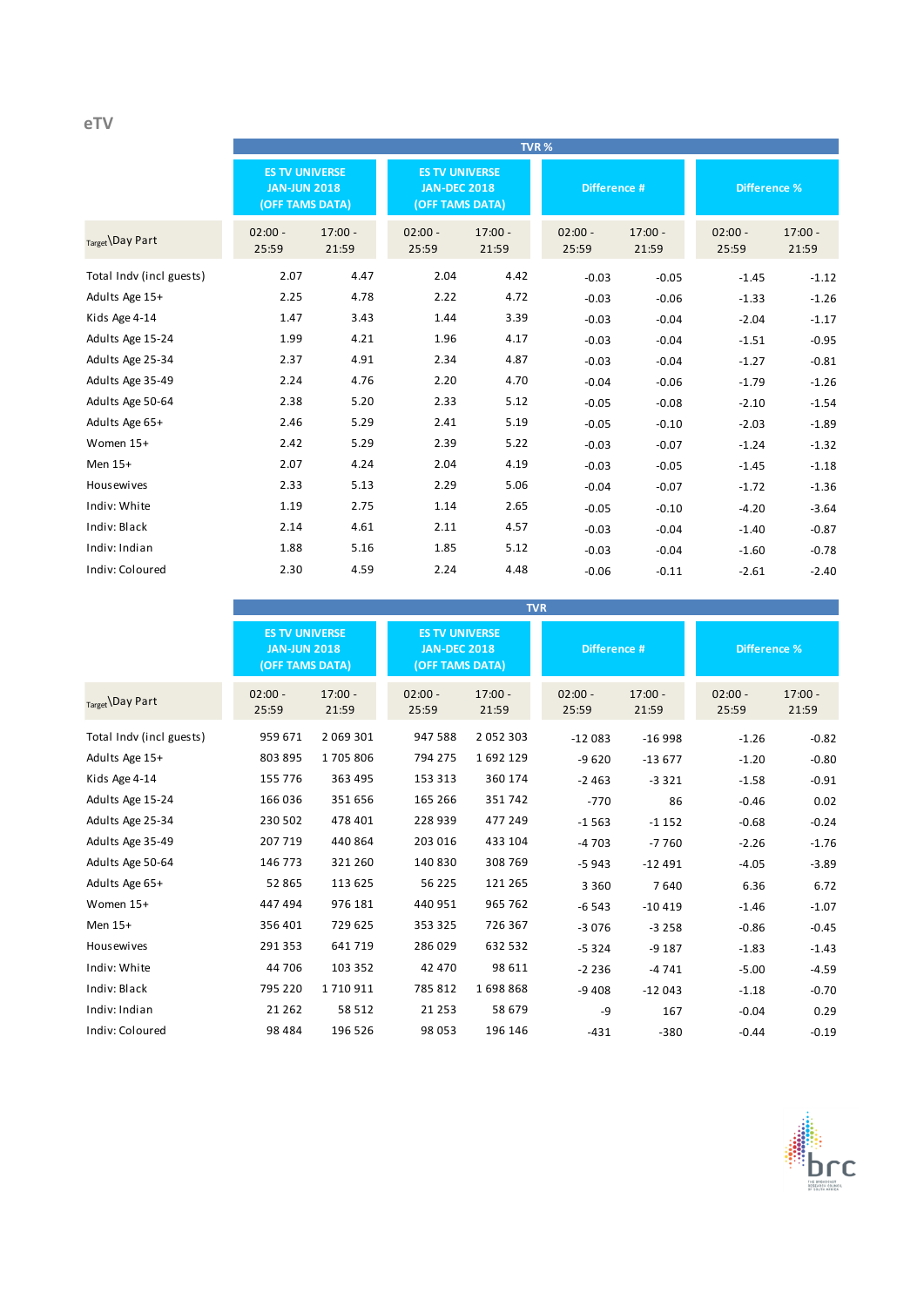### **DStv Commercial Total**

|                          |                                                                 |                    |                                                                 |                    | TVR%               |                    |                     |                    |
|--------------------------|-----------------------------------------------------------------|--------------------|-----------------------------------------------------------------|--------------------|--------------------|--------------------|---------------------|--------------------|
|                          | <b>ES TV UNIVERSE</b><br><b>JAN-JUN 2018</b><br>(OFF TAMS DATA) |                    | <b>ES TV UNIVERSE</b><br><b>JAN-DEC 2018</b><br>(OFF TAMS DATA) |                    | Difference #       |                    | <b>Difference %</b> |                    |
| Target Day Part          | $02:00 -$<br>25:59                                              | $17:00 -$<br>21:59 | $02:00 -$<br>25:59                                              | $17:00 -$<br>21:59 | $02:00 -$<br>25:59 | $17:00 -$<br>21:59 | $02:00 -$<br>25:59  | $17:00 -$<br>21:59 |
| Total Indv (incl guests) | 3.15                                                            | 5.36               | 3.28                                                            | 5.57               | 0.13               | 0.21               | 4.13                | 3.92               |
| Adults Age 15+           | 3.37                                                            | 5.66               | 3.49                                                            | 5.87               | 0.12               | 0.21               | 3.56                | 3.71               |
| Kids Age 4-14            | 2.43                                                            | 4.36               | 2.56                                                            | 4.59               | 0.13               | 0.23               | 5.35                | 5.28               |
| Adults Age 15-24         | 2.71                                                            | 4.57               | 2.81                                                            | 4.73               | 0.10               | 0.16               | 3.69                | 3.50               |
| Adults Age 25-34         | 3.47                                                            | 5.48               | 3.60                                                            | 5.67               | 0.13               | 0.19               | 3.75                | 3.47               |
| Adults Age 35-49         | 3.33                                                            | 5.65               | 3.45                                                            | 5.86               | 0.12               | 0.21               | 3.60                | 3.72               |
| Adults Age 50-64         | 3.87                                                            | 6.75               | 4.02                                                            | 7.01               | 0.15               | 0.26               | 3.88                | 3.85               |
| Adults Age 65+           | 4.11                                                            | 7.59               | 4.25                                                            | 7.84               | 0.14               | 0.25               | 3.41                | 3.29               |
| Women 15+                | 3.57                                                            | 6.06               | 3.70                                                            | 6.29               | 0.13               | 0.23               | 3.64                | 3.80               |
| Men 15+                  | 3.15                                                            | 5.22               | 3.26                                                            | 5.41               | 0.11               | 0.19               | 3.49                | 3.64               |
| <b>Housewives</b>        | 3.42                                                            | 5.87               | 3.56                                                            | 6.11               | 0.14               | 0.24               | 4.09                | 4.09               |
| Indiv: White             | 4.55                                                            | 8.43               | 4.73                                                            | 8.78               | 0.18               | 0.35               | 3.96                | 4.15               |
| Indiv: Black             | 3.12                                                            | 5.23               | 3.25                                                            | 5.44               | 0.13               | 0.21               | 4.17                | 4.02               |
| Indiv: Indian            | 1.88                                                            | 3.40               | 1.97                                                            | 3.53               | 0.09               | 0.13               | 4.79                | 3.82               |
| Indiv: Coloured          | 2.52                                                            | 4.35               | 2.62                                                            | 4.54               | 0.10               | 0.19               | 3.97                | 4.37               |

|                          |                                                                 |                    |                                                                 |                    | <b>TVR</b>         |                    |                     |                    |
|--------------------------|-----------------------------------------------------------------|--------------------|-----------------------------------------------------------------|--------------------|--------------------|--------------------|---------------------|--------------------|
|                          | <b>ES TV UNIVERSE</b><br><b>JAN-JUN 2018</b><br>(OFF TAMS DATA) |                    | <b>ES TV UNIVERSE</b><br><b>JAN-DEC 2018</b><br>(OFF TAMS DATA) |                    | Difference #       |                    | <b>Difference %</b> |                    |
| Target Day Part          | $02:00 -$<br>25:59                                              | $17:00 -$<br>21:59 | $02:00 -$<br>25:59                                              | $17:00 -$<br>21:59 | $02:00 -$<br>25:59 | $17:00 -$<br>21:59 | $02:00 -$<br>25:59  | $17:00 -$<br>21:59 |
| Total Indv (incl guests) | 1458103                                                         | 2 481 066          | 1521157                                                         | 2 5 8 8 7 1 3      | 63 054             | 107 647            | 4.32                | 4.34               |
| Adults Age 15+           | 1 200 604                                                       | 2 0 1 9 1 1 1      | 1 249 343                                                       | 2 101 674          | 48739              | 82 5 63            | 4.06                | 4.09               |
| Kids Age 4-14            | 257 499                                                         | 461955             | 271814                                                          | 487039             | 14 3 15            | 25 0 84            | 5.56                | 5.43               |
| Adults Age 15-24         | 226 433                                                         | 381 676            | 236 920                                                         | 399 450            | 10 4 8 7           | 17774              | 4.63                | 4.66               |
| Adults Age 25-34         | 338 387                                                         | 533 759            | 352757                                                          | 556 271            | 14 370             | 22 5 12            | 4.25                | 4.22               |
| Adults Age 35-49         | 308 131                                                         | 523 234            | 317832                                                          | 539 897            | 9701               | 16 663             | 3.15                | 3.18               |
| Adults Age 50-64         | 239 265                                                         | 417 209            | 242 527                                                         | 422 886            | 3 2 6 2            | 5677               | 1.36                | 1.36               |
| Adults Age 65+           | 88 3 88                                                         | 163 233            | 99 306                                                          | 183 170            | 10918              | 19937              | 12.35               | 12.21              |
| Women 15+                | 659 303                                                         | 1 1 1 9 2 0        | 684 618                                                         | 1 163 260          | 25 315             | 43 340             | 3.84                | 3.87               |
| Men 15+                  | 541 301                                                         | 899 191            | 564725                                                          | 938 415            | 23 4 24            | 39 2 2 4           | 4.33                | 4.36               |
| <b>Housewives</b>        | 428 036                                                         | 734 570            | 445 489                                                         | 764 492            | 17453              | 29 9 22            | 4.08                | 4.07               |
| Indiv: White             | 170 965                                                         | 317008             | 175 790                                                         | 326 197            | 4825               | 9 1 8 9            | 2.82                | 2.90               |
| Indiv: Black             | 1 158 000                                                       | 1938929            | 1 207 982                                                       | 2 0 2 3 1 7 5      | 49 982             | 84 246             | 4.32                | 4.34               |
| Indiv: Indian            | 21 3 5 5                                                        | 38 5 5 5           | 22 5 43                                                         | 40 506             | 1 1 8 8            | 1951               | 5.56                | 5.06               |
| Indiv: Coloured          | 107 783                                                         | 186 574            | 114 842                                                         | 198 835            | 7059               | 12 2 6 1           | 6.55                | 6.57               |